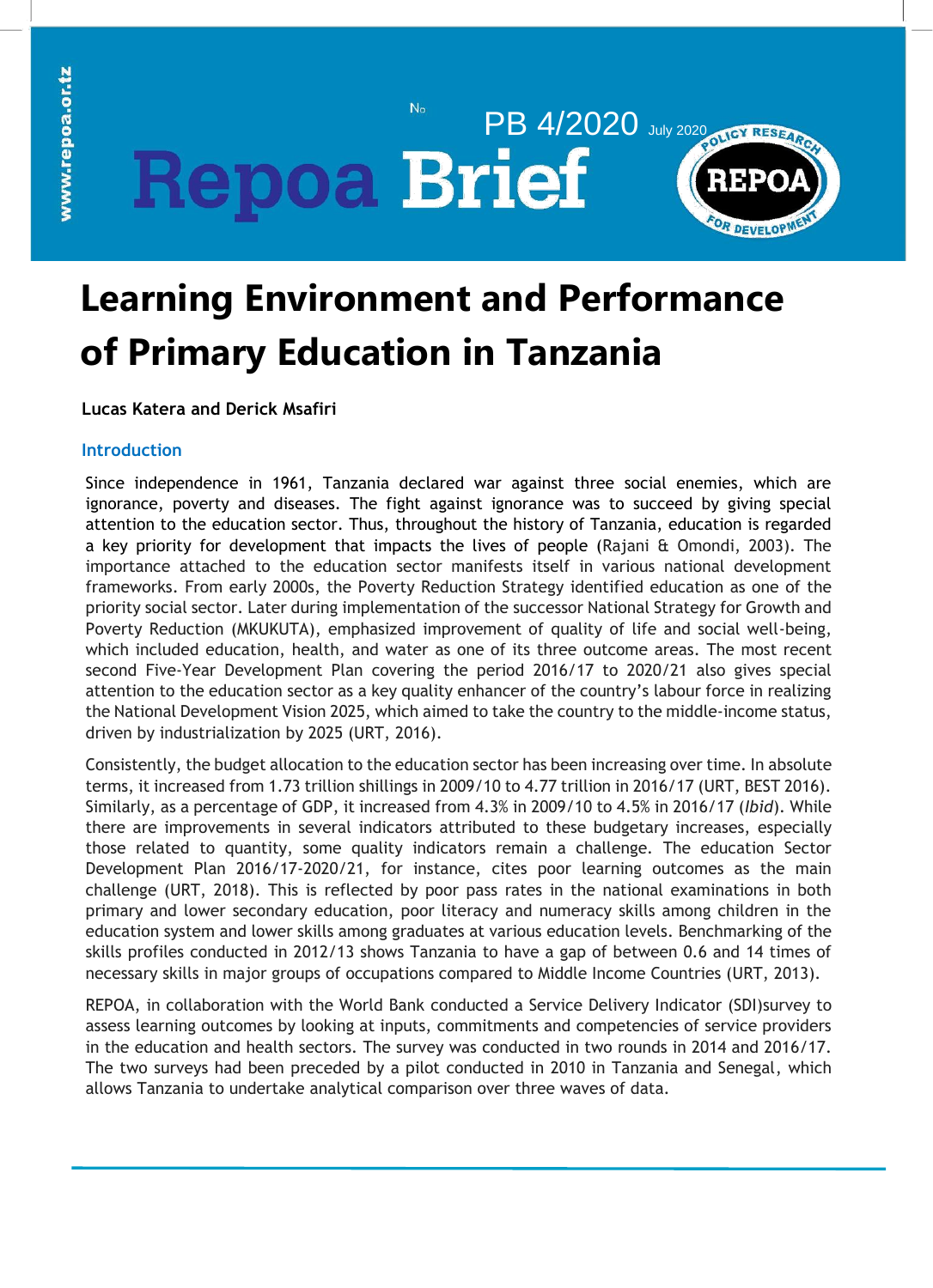## **Key Findings**

## **Availability of Key inputs**

These indicators deal with the service delivery environment, including the school's facility infrastructure and availability of material supplies. In terms of the availability of school infrastructure (electricity, water and sanitation), the 2016/17 SDI survey indicates 44% of schools had the required minimum infrastructure. While more than half of the schools (54%) had toilets meeting the standard, privacy was a problem in which teachers did not have separate toilets from the pupils. In total, less than 61 percent of the schools had private toilets for teachers. The shortage of toilets was much higher in rural than urban schools. In terms of teaching materials, the percentage of pupils who had a mathematics or English textbook in the classroom in 2019/17 was 20%.

availability of inputs, with some cases showing of the provision of the provision of the provision of the provision of the provision of the provision of the p<br>International provision of the provision of the provision of the provision of the provision of the provision o improvements and deterioration in others. The percentage of schools with minimum infrastructure, for instance, increased from 41% in 2014 to 44% in 2016/17. The percentage of schools in which pupils used either English or Mathematics textbooks in the classroom decreased slightly from 23% in 2014 to 20% in 2016/17.  $r_{\rm grav}$  for 2016/17  $\omega$ The figure for 2016/17 was also observed in the pilot survey of 2010. Overtime, there has been a modest change in the





## **Teacher effort: What providers do?**

Under this indicator, the focus is on the presence (or absence) of teachers at school. In addition, teachers should not only be at school, but be at school and adhere to the timetable. Two visits were made at sampled schools, one announced and another unannounced. In the announced visit, general information on schools were asked. This included observation of teaching in selected subjects and classes. Absenteeism of teachers in schools was assessed during unannounced visit. The combination of two visits gives the total teaching time the pupils miss. This combines absent from school, present at school but not in the classroom and being in the classroom but not teaching.

The results showed that 14% of teachers were not present at school during the 2016/17 survey. It also revealed that 29% of the teachers were not found in the classroom teaching despite being present at school, making a total of 43% absenteeism from classrooms. The absence of teachers in both classroom and school resulted into a loss of time and resources which deteriorated pupils' performance.

Trend analysis showed impressive progress in the decline of school absenteeism rate from 23% in 2010 to 14% in 2014; however, the rate has remained at 14% in the 2016/17 survey. Furthermore, classroom absenteeism progressively declined from 53% in 2010 to 43% in 2016/17.





# **Teacher ability: What providers know?**

<sup>44</sup> **Teachers need to have at least a minimum level of** knowledge of the subjects they are teaching and skills to transform their knowledge into meaningful teaching. The SDI survey assessed these skills particularly in English, Mathematics and Pedagogy.

> The survey found that content knowledge among Tanzanian teachers was generally low. While performance was relatively better in Mathematics, the performance in English was not good and it was even poor in pedagogy. The results revealed that Mathematics teachers faired better with a national average pass rate of 71%.

> English teachers performed poorly (44%), indicating that they could not master half of the standard four curriculum.

> The lowest score was in the pedagogy section, where the national average for teachers was only 35%. This is particularly a challenge because this test assesses teachers' ability to transfer their knowledge to pupils, implying generalized poor delivery of required knowledge and lessons.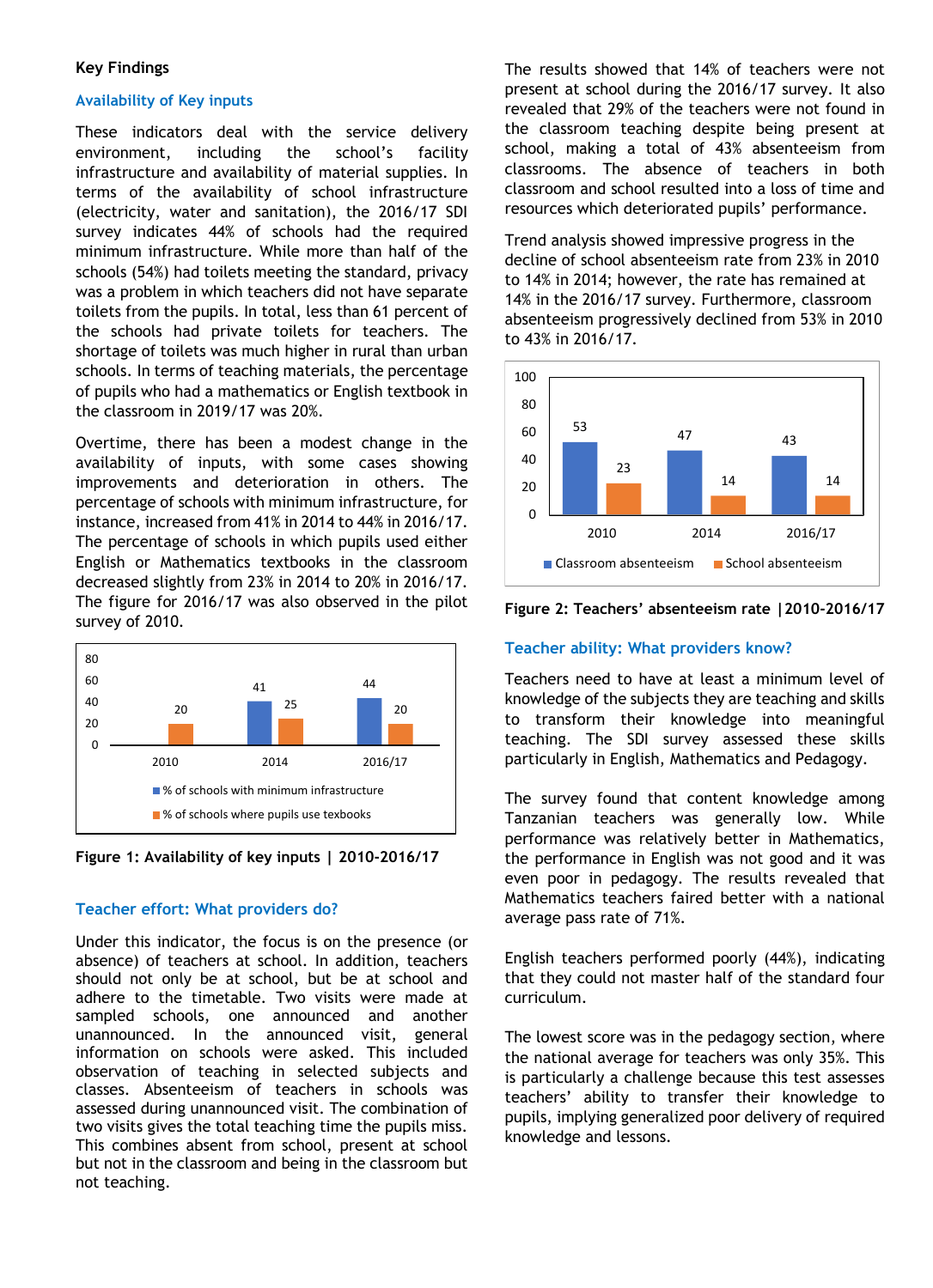

**Figure 4. Teachers' average score on English, Mathematics and Pedagogy |2016/17**

Disaggregating the results by urban/rural shows that, urban areas were doing relatively better than rural areas. This was consistent for all three tests, Mathematics (74%), English (47%) and Pedagogy (36%), compared to rural areas whose scores for the three tests were 70%, 42% and 33%, respectively. Dar es Salaam which is taken as a special case among urban areas, did better than average urban areas for all three tests, with scores of 78% (Mathematics), 55% (English) and 43% (Pedagogy).

In all the three surveys, the results were consistent in that, highest performance has been in Mathematics, followed by English and Pedagogy. In terms of subject specific performance overtime, we note mixed results. In Mathematics content assessment, for instance, teachers recorded a progressive improvement from 63 percent in 2010 to 71 percent in 2017. In contrast, the content knowledge of English among Tanzanian primary teachers declined to 42% in 2014 from 57% in 2010, and later in 2017, the content performance increased slightly to 44%. On the other hand, pedagogy skills among teachers increased from 29% in 2010 to 36 percent in 2014 and remained almost the same at 35 percent in 2017.

Therefore, consistently teachers' content knowledge and skills remained lower for English and Pedagogy skills for all three surveys. The performance in Mathematics was not only consistently higher for all three surveys, but also showed consistent improvements *(see figure 5)*



### **Pupil performance**

This section assesses pupils' performance in English, Kiswahili and Mathematics. It was noted that there were similarities between the performance of pupils and that of teachers reported in the preceding section for common subjects. Pupils performed better in the Kiswahili version of the test, followed by Mathematics and then English.

On average, pupils scored 88% in the Kiswahili section, 74% in the Mathematics section and 42% in the English section. As was the case for to teachers' assessment, in both cases the performance was higher in Mathematics than in English tests. Disaggregating the results by urban-rural provided similar picture as the one depicted in the teachers' assessment presented earlier.

Urban areas performed better, at rates of Kiswahili (96%), mathematics (79%) and English (64%), compared to rural areas where average performance was 89 % for Kiswahili, 71% for Mathematics and 50% for English. Consistently, Dar es Salaam performed even better with average performance of Kiswahili (97%), Mathematics (84%) and English (72%).



**Figure 6. Pupils' performance – Average scores |2016/17**

Trend analysis of pupils' performance showed consistent improvement unlike that of teachers, except for English test, whose average performance remained at the same level between 2010 and 2016/17.

Table 7 summarizes the trend in pupils' performance.

**Figure 7. Pupils' performance – average scores |2014-2016/17**